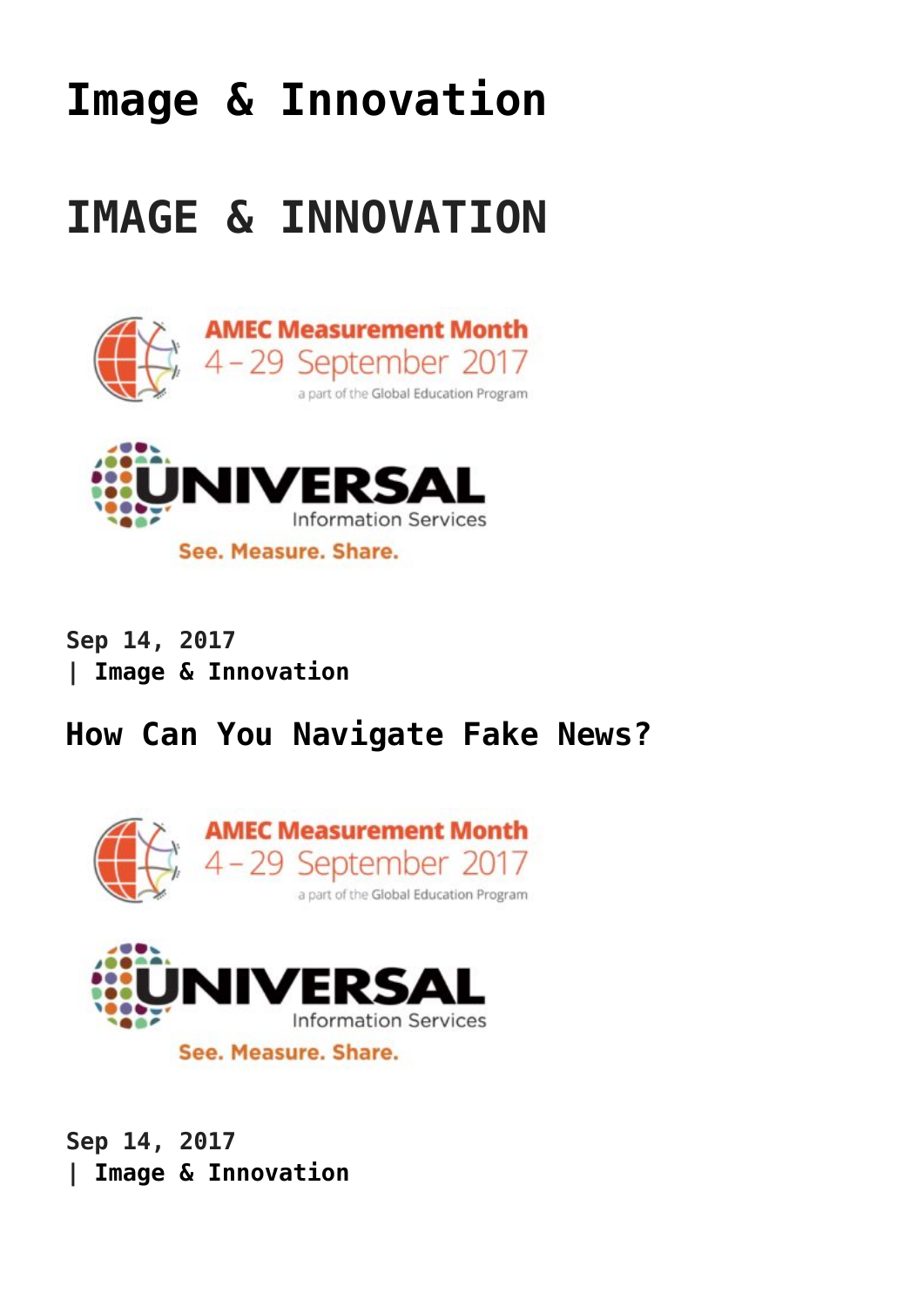#### **[How News Monitors Deal with Fake News?](https://www.commpro.biz/how-news-monitors-deal-with-fake-news/)**





**Sep 12, 2017 | [Image & Innovation](https://www.commpro.biz/./image-innovation/)**

**[How are Echo Chambers, Trust and News](https://www.commpro.biz/how-are-echo-chambers-trust-and-news-connected-to-pr/) [Connected to PR?](https://www.commpro.biz/how-are-echo-chambers-trust-and-news-connected-to-pr/)**





**Sep 12, 2017 | [Image & Innovation](https://www.commpro.biz/./image-innovation/)**

**[How Does Fake News Impact Public](https://www.commpro.biz/how-does-fake-news-impact-public-relations/)**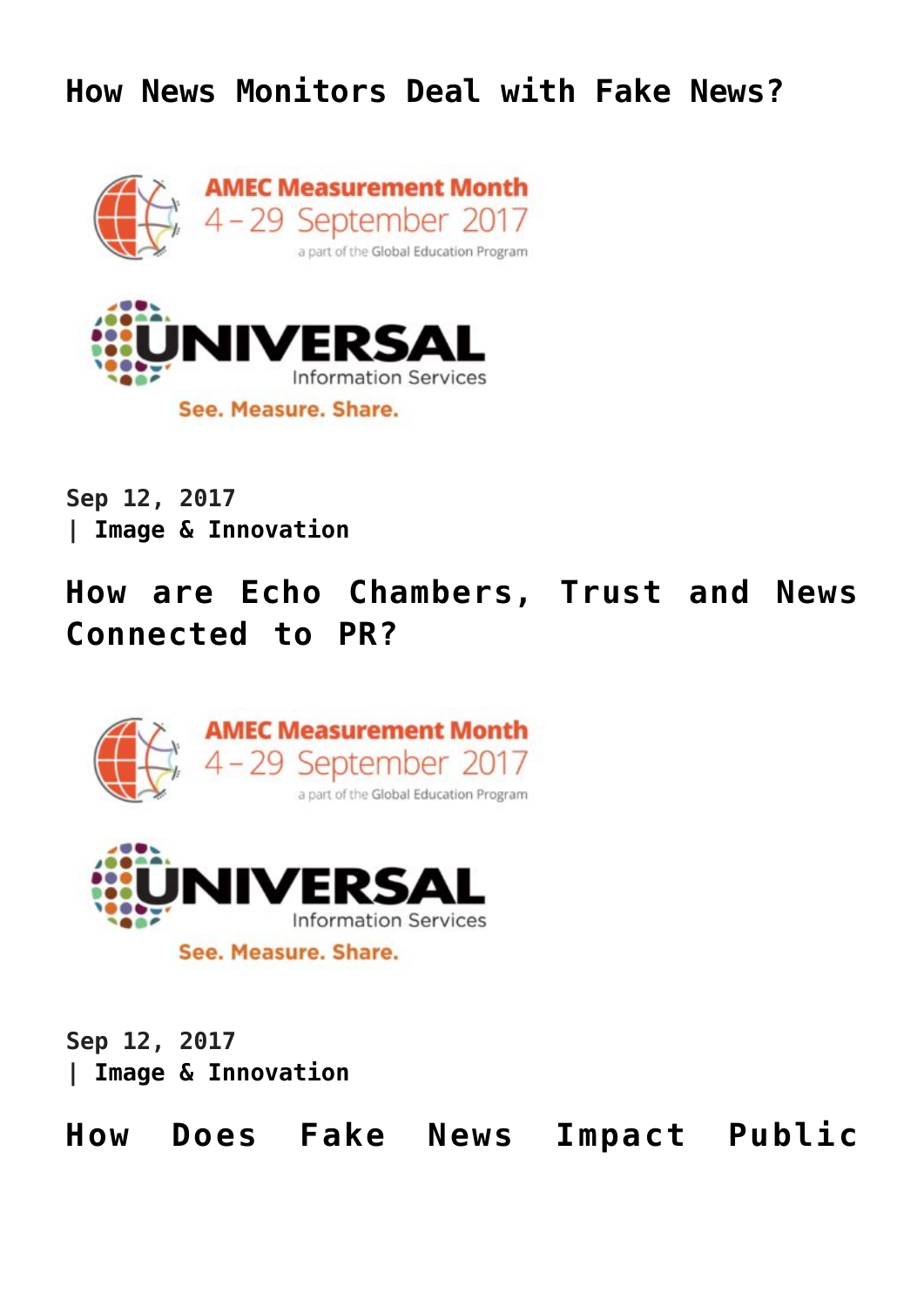# **[Relations?](https://www.commpro.biz/how-does-fake-news-impact-public-relations/)**



**Aug 2, 2017 | [Image & Innovation](https://www.commpro.biz/./image-innovation/)**

## **[The Scaramucci Communications Image](https://www.commpro.biz/the-scaramucci-communications-image/)**



**Jul 30, 2017 | [Image & Innovation](https://www.commpro.biz/./image-innovation/), [Reports](https://www.commpro.biz/./reports/)**

**[How to Choose a Media Monitoring &](https://www.commpro.biz/how-to-choose-a-media-monitoring/) [Measurement Service \(In 3 questions or](https://www.commpro.biz/how-to-choose-a-media-monitoring/) [less!\)](https://www.commpro.biz/how-to-choose-a-media-monitoring/)**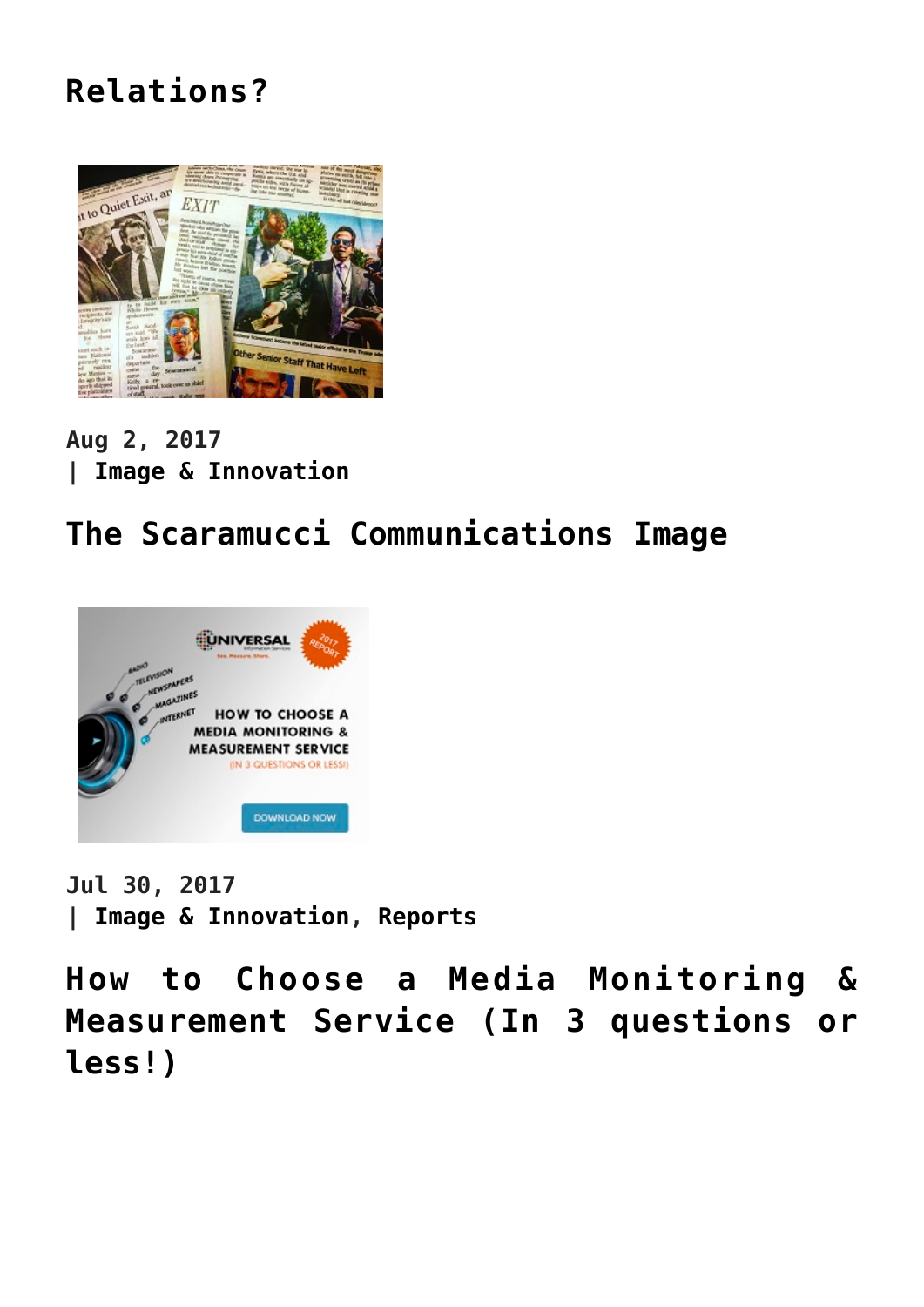

- **Jul 16, 2017 | [Image & Innovation](https://www.commpro.biz/./image-innovation/), [Industry News,](https://www.commpro.biz/./industry-news/) [Reports](https://www.commpro.biz/./reports/)**
- **[5 Key Public Relations Metrics \(Download\)](https://www.commpro.biz/5-key-public-relations-metrics-download/)**



**Jul 12, 2017 | [Image & Innovation](https://www.commpro.biz/./image-innovation/)**

**[Need a Free PR Evaluation Framework?](https://www.commpro.biz/need-a-free-pr-evaluation-framework/)**

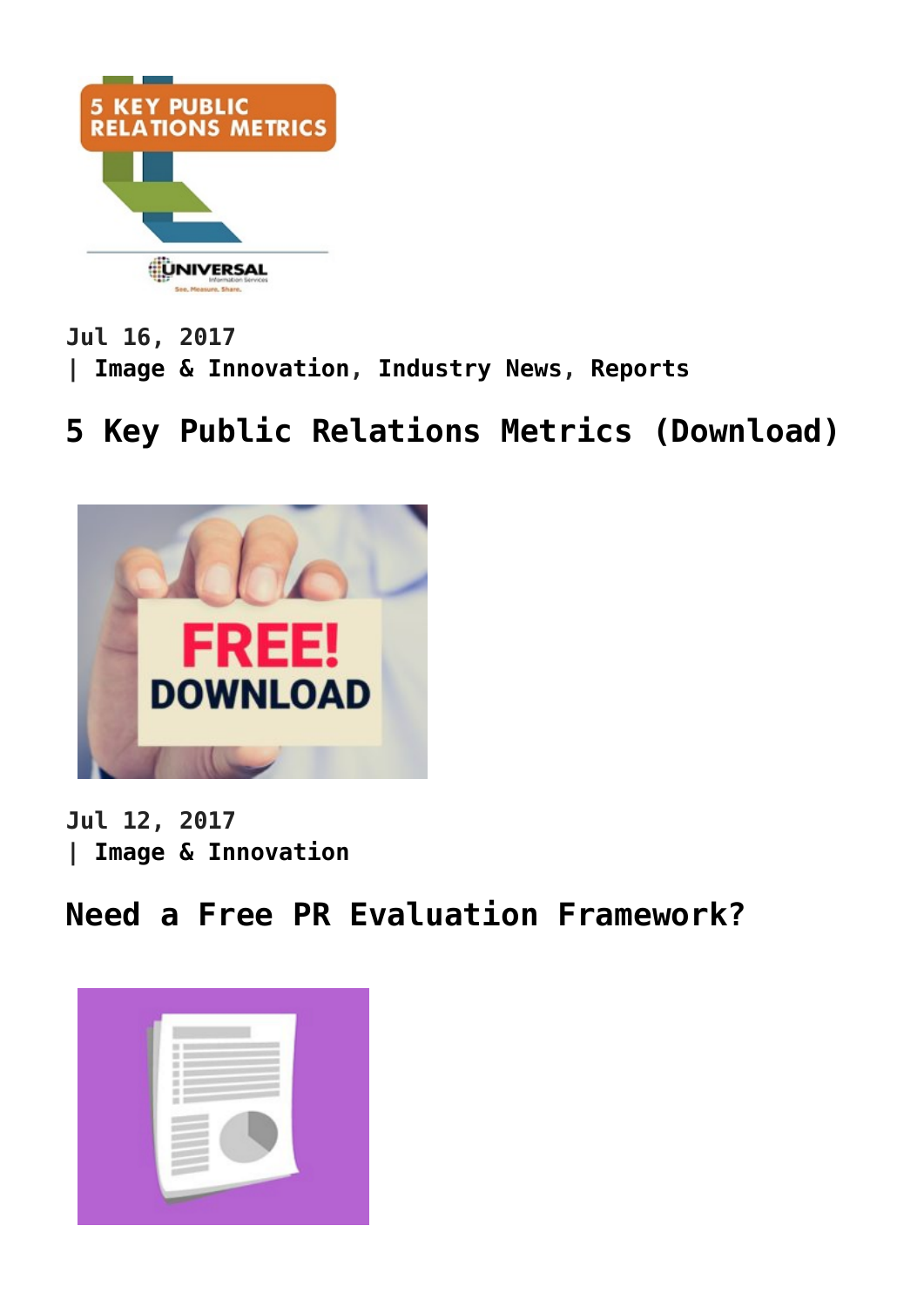**Jun 27, 2017 | [Image & Innovation](https://www.commpro.biz/./image-innovation/)**

#### **[How Have Press Releases Changed?](https://www.commpro.biz/how-have-press-releases-changed/)**



**Jun 14, 2017 | [Image & Innovation](https://www.commpro.biz/./image-innovation/), [Reports](https://www.commpro.biz/./reports/)**

**[Triple Your PR Power! How to choose a](https://www.commpro.biz/triple-your-pr-power-how-to-choose-a-media-intelligence-firm-and-other-useful-tools/) [media intelligence firm? \(and other](https://www.commpro.biz/triple-your-pr-power-how-to-choose-a-media-intelligence-firm-and-other-useful-tools/) [useful tools\)](https://www.commpro.biz/triple-your-pr-power-how-to-choose-a-media-intelligence-firm-and-other-useful-tools/)**



**Jun 13, 2017 | [Image & Innovation](https://www.commpro.biz/./image-innovation/)**

**[Why Are AVEs \(PR Ad Values\) Bad?](https://www.commpro.biz/why-are-pr-ad-values-bad/)**